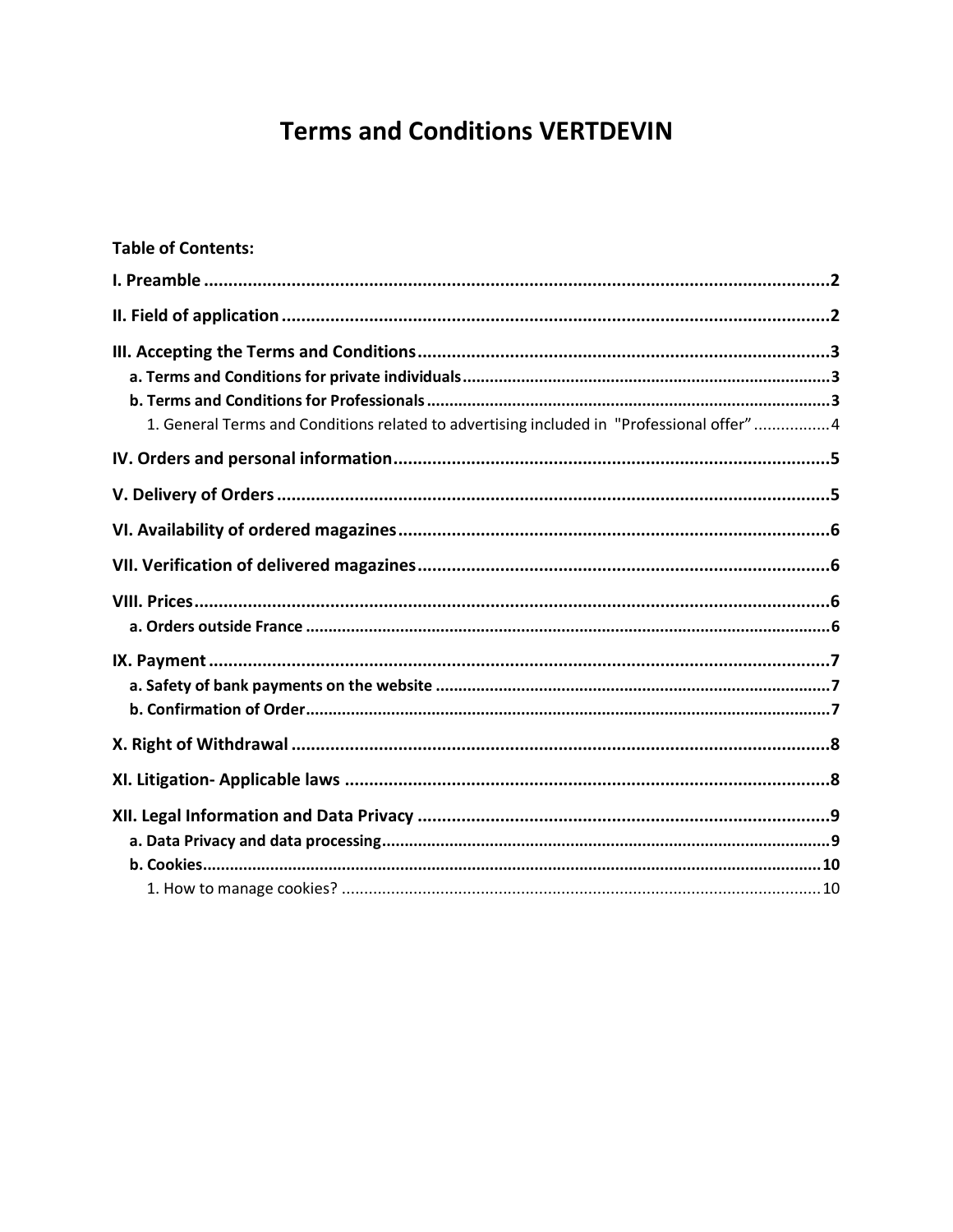#### These Terms and Conditions govern the relationship on the one hand between:

#### **The Company VERTDEVIN**

VERTDEVIN SAS with a capital of 3500 euros registered in the RCS of Bordeaux under the SIRET number 814.870.747.00015 with its registered office at 49 rue Guynemer, 33200 Bordeaux, FRANCE.

Publisher Site and Affiliate magazine vertdevin.com Hereinafter referred to as "Seller"

And, secondly its Customers, Private or Commercial, people wishing to purchase on the online boutique or wishing to purchase in person. **Hereinafter referred to as "Client"**

## **I. Preamble**

The website in its entirety and magazines, are the property of the Company VERTDEVIN SAS. All texts, comments, works, illustrations and images reproduced on this site and on the magazine are reserved under Copyright as well as Intellectual Property around the world. Any reproduction, full or partial of text, photos, graphic designs and website, is always subject to the authorization of the owners. As such and in accordance with the Code of Intellectual Property private use is allowed.

However, hypertext links to the site are authorized without specific requests. The use of tasting notes is also permitted under two conditions: the mentioning of the source VERTDEVIN and, sending an email to contact@vertdevin.com to inform of this use.

The website and the contractual information are presented in French and English languages.

# **II. Field of application**

These Terms and Conditions govern all transactions conducted on the website and in physical presence between the Company SAS VERTDEVIN and individual or professional customer. These Terms and Conditions are concluded between VERTDEVIN, and any individual

(Customer) wishing to purchase on the website or from a business offer document: electronic or telephonic.

Anyone wishing to use a Service on the website, or to make a purchase states having full legal capacity to do so.

The act of buying an online subscription offered under the conditions defined hereinafter, implies full, total and unreserved adhesion of the Client to these Terms & Conditions, which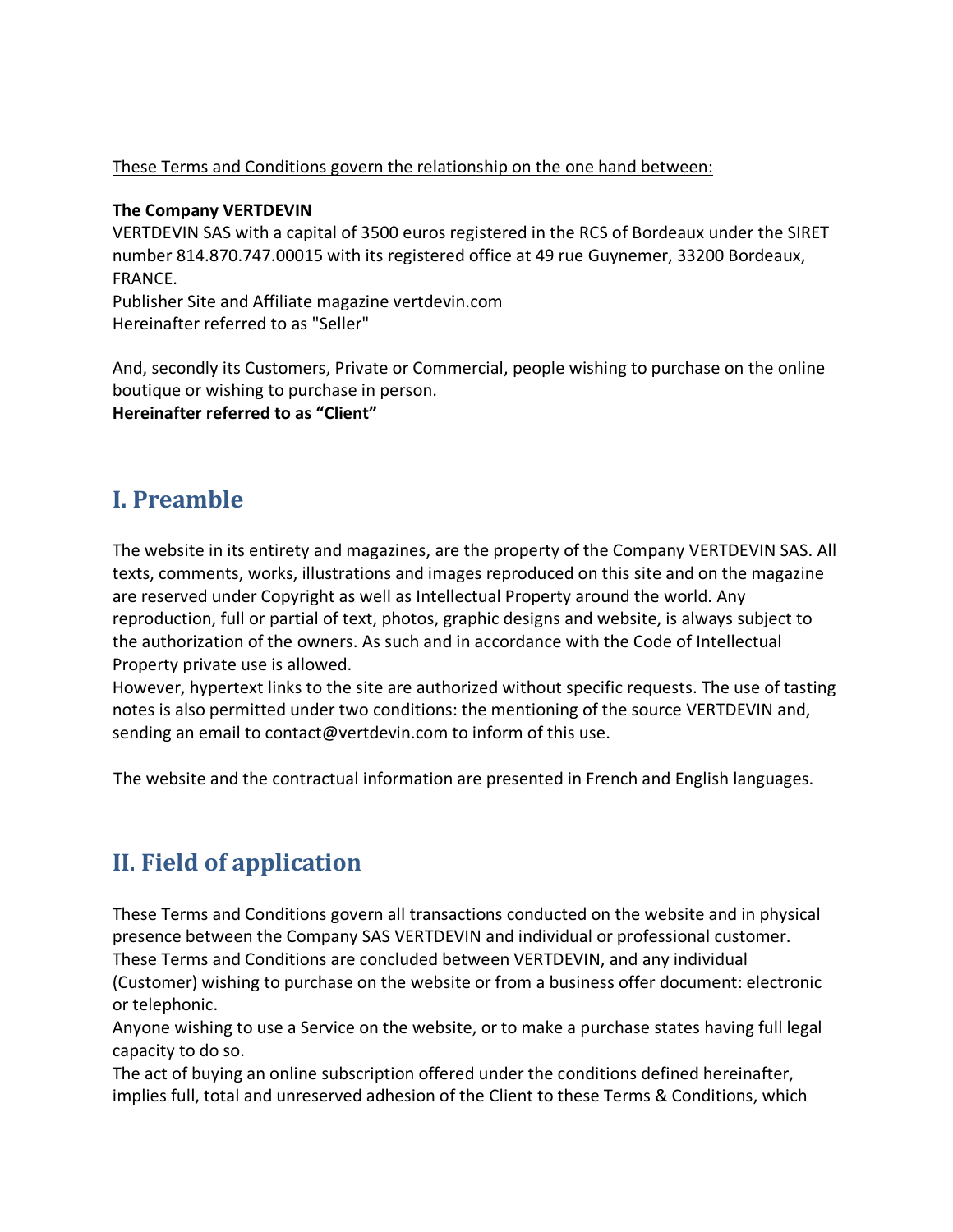represent the entire agreement between the Client and SAS VERTDEVIN .

VERTDEVIN SAS offers users the possibility to subscribe or offer a subscription to its publications (paper and digital version), and also to buy access to a Premium space. The Client does not have the opportunity to separately purchase the numbers of paper or digital magazines. They neither have the opportunity to subscribe only to premium space, the subscription offer and Premium subscription are inseparable offers. Customer can purchase them by contacting the subscription service or the magazine (s) concerned by sending a letter and making the payment.

## **III. Accepting the Terms and Conditions**

### **a. Terms and Conditions for private individuals**

The mere fact of placing an order or accepting an offer implies accepting these Terms and Conditions, which can be modified at any time without notice by VERTDEVIN SAS , thus the changes are applicable to any subsequent purchase .

The customer acknowledges, prior to placing the order, being aware of all the Terms and Conditions of this document. They also acknowledge having the legal capacity to enter into this contract.

These Terms and Conditions prevail over all other conditions contained in any other document, unless explicitly exempted in writing by VERTDEVIN SAS.

### **b. Terms and Conditions for Professionals**

Offer for professionals includes VERTDEVIN magazine subscription for a period of one year and an advertising space. The latter is 1/6 of a page size. This advertising can be done only on the magazine. The magazine issue in which this advertising will take place will only be the choice of VERTDEVIN SAS. The Company reserves the right to refuse any advertisement without having to justify the refusal. no refund can be requested by client in case of refusal of advertising by the magazine. This offer does not include the creation of advertising.

The mere fact of placing an order or accepting a "Business offer" implies the full Accepting the Terms and Conditions. These conditions can be modified at any time without notice by the Company VERTDEVIN SAS, the changes are applicable to any subsequent purchase. The customer acknowledges, prior to placing the order, being aware of all the Terms and Conditions of this document as well as the document for professionals. He also acknowledges having the legal capacity to enter into this contract.

These Terms and Conditions prevail over all other conditions contained in any other documents, unless explicitly exempted in writing by VERTDEVIN SAS.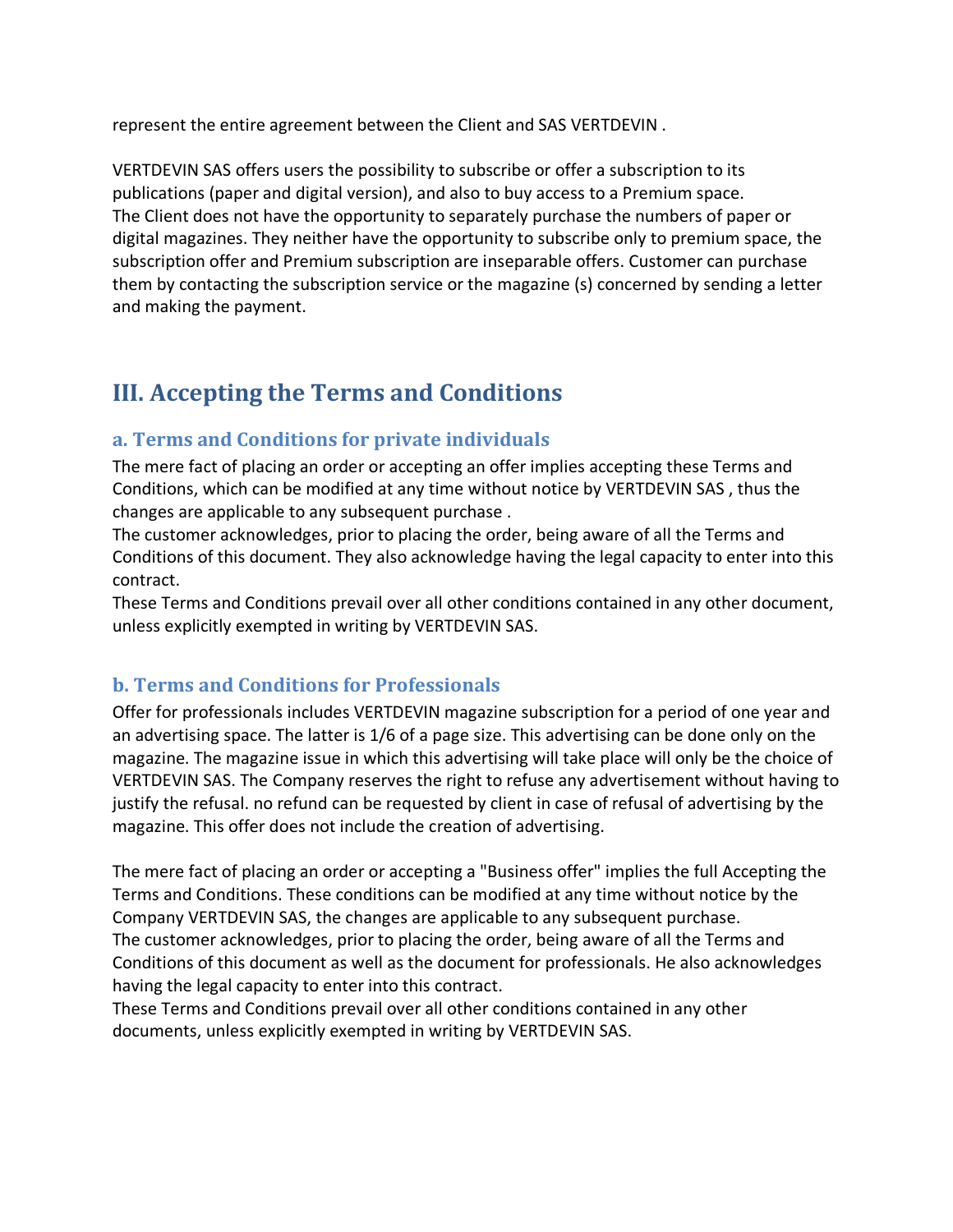### **1. General Terms and Conditions related to advertising included in "Professional offer"**

Any subscription of an offer for professionals constitutes Accepting the following Terms and Conditions of advertising:

- 1. The signatory states have the authority to commit to the designs
- 2. The appearing advertisement is under the sole responsibility of the owner
- 3. The advertising network is provided by VERTDEVIN SAS 49 rue Guynemer, 33200 BORDEAUX - France
- 4. The representative cannot claim any affiliation with the parent body.
- 5. The publisher, VERTDEVIN SAS may refuse any ad insertion that it would find to not be appropriate, and without having to justify the reasons.
- 6. The publisher / the manager may have to change the current rates without delay, even for a current order in the case of one or the other unforeseen situations (paper shortage, significant increase in its prices, changes in economic conditions, etc ...) included
- 7. All applicable current or future taxes are the responsibility of the advertiser
- 8. This insertion order may not be annulled, except in cases of force majeure and acceptance by VERTDEVIN SAS
- 9. The prices are meant for technical elements used directly. All expenses incurred in the preparation of advertisements, offset films, text, or other models will be invoiced at an available rate on request from VERTDEVIN SAS.
- 10. All advertisers are required to provide texts, photographs and advertisements to be inserted on time. Otherwise, VERTDEVIN SAS after a formal notice which if remains without effect, will simply insert in the space provided for this advertising, with a general formula as: customer details, brand name, or the words "placeholder "
- 11. Any complaint must, under penalty of forfeiture, be made in writing and by registered letter within 2 weeks of sending the proof.
- 12. The publication date is given for information only and cannot be considered as a contractual clause.
- 13. If the advertiser fails to comply with any of their obligations, as in the case of nonpayment of an invoice arising from the order and within the set deadlines, VERTDEVIN may, after a formal notice by registered letter which remains unanswered in the fortnight it was sent, delete the future inlays. The amounts previously paid to the company remain acquired, and without prejudice to any claim of any other damage by VERTDEVIN and all justified interests. In all cases, the remaining amount under the contract will remain payable.
- 14. Any dispute will be the exclusive jurisdiction of the Bordeaux Commercial Court whatever the country of origin of the advertiser.
- 15. The applicable law is French law, whatever the country of origin of the advertiser and the destination of the service.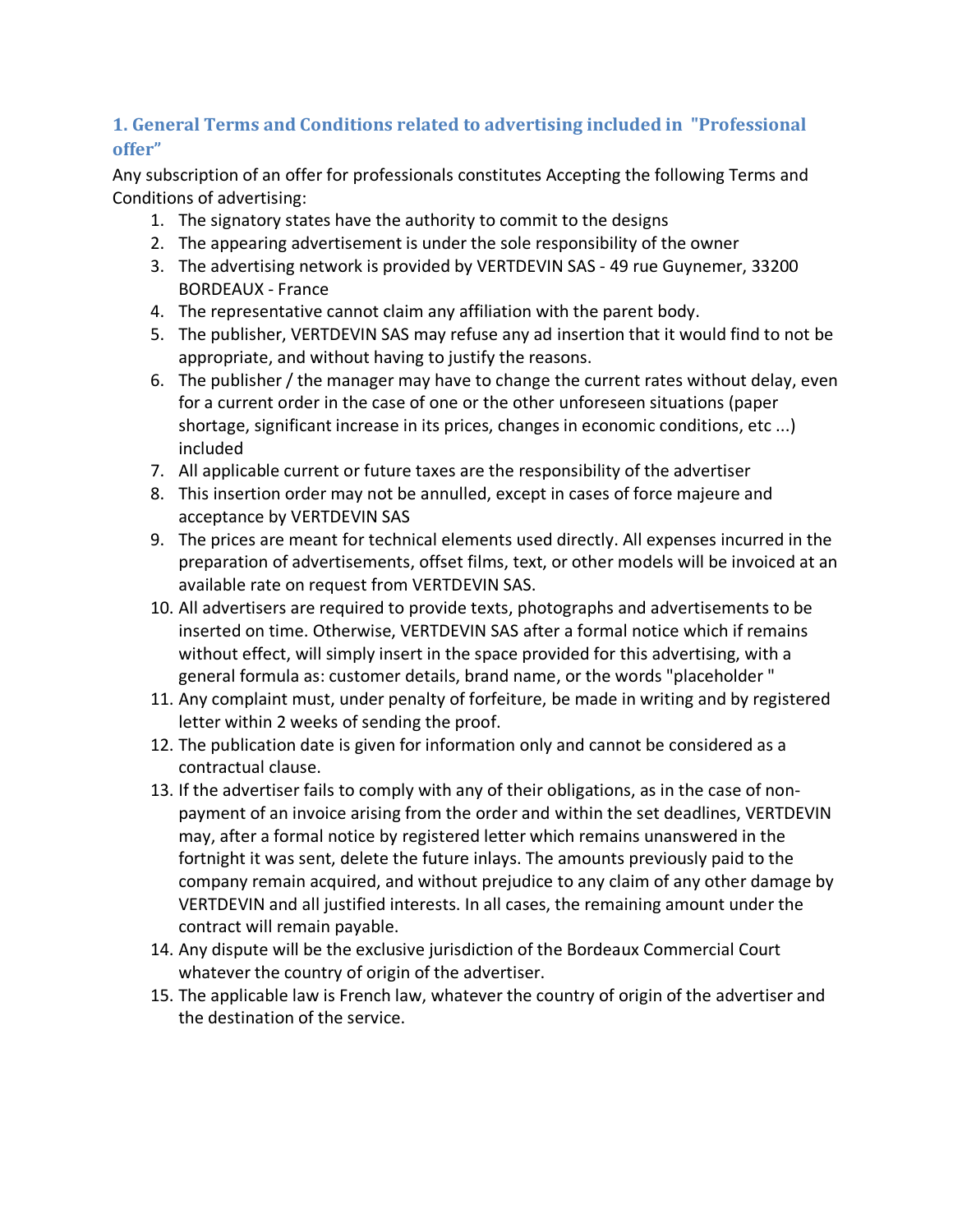# **IV. Orders and personal information**

Contractual information is presented in French on this document. A consultative version, but without any legal value is also available in English.

The automatic registration systems are considered as proof of the nature, content and date of the order.

The seller confirms accepting the customer's order by sending an email on the email address provided by him. The sale will be concluded only after the confirmation of the order.

The confirmation of the order tells the customer that their order has been taken into account. It does not imply that the product ordered is available.

The seller reserves the right to cancel any order from a customer with whom there is a dispute over payment of a previous order, this without deadline limitations.

The information statement to the buyer when placing the order is: if there an error in the address of the recipient in particular, the seller cannot be held responsible for failure in delivery The customer must provide the required data during the registration process in the required fields of the questionnaire indicated by an asterisk to benefit from one of the Services offered by VERTDEVIN SAS and specially to place the order on the website. In the case of the lack of reply your registration on the site would not be done and you would not be able to benefit from the Services.

All orders are for the private use of customers. Clients or recipients of products are strictly forbidden from partial or complete resale of products. Any public distribution without the express authorization of the VERTDEVIN SAS is prohibited.

During the validation process of the order VERTDEVIN SAS at any point of time may request any additional information that it seem useful to ensure the accuracy and support of all the collected personal data.

## **V. Delivery of Orders**

The products are delivered to the address specified by the customer when ordering. Delivery is made by courier, by post or by international postal services in standard Press postage whatever is the country of destination.

The maximum delivery time of products, from the publication date is set at 60 days for metropolitan France.

The possible delays do not entitle the buyer to claim damages.

The goods always travel at the risk of the recipient.

Situations of force majeure such as war, exceptional circumstances beyond the control of VERTDEVIN SAS like fire, strikes, accidents, inaccessibility by postal services and the impossibility of being supplied exempt the seller from their obligation to deliver the products The Company VERTDEVIN SAS will deliver the order at a single delivery point.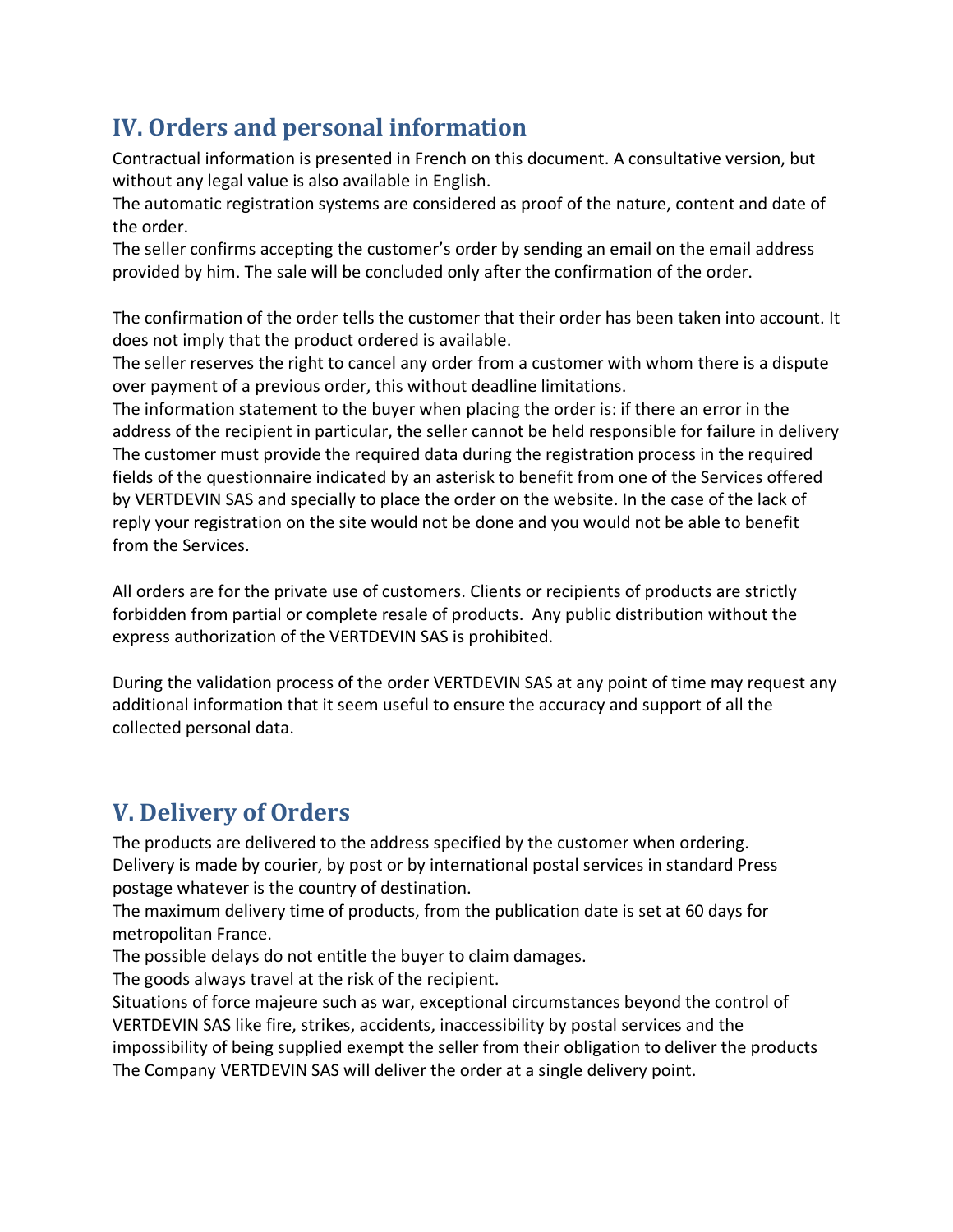## **VI. Availability of ordered magazines**

Magazines and products are offered subject to availability.

In case of unavailability of a product the customer is notified by email, telephone or by a postal letter within a maximum period of 30 days. An alternative will be offered by the seller. If this is refused by the customer the corresponding amount of the value of the unavailable product will be refunded to them.

## **VII. Verification of delivered magazines**

In case of apparent defects making the normal use of magazine impossible the customer has a right to return it.

Any complaints about defects or non-compliance of the product delivered must be notified by registered letter and sent to customer service within 8 working days from receipt of the product by the customer. The request must be supported by photographs depicting the fault. In case of exchange or refund, defective products must be returned in the original packaging, intact and whole at the following address:

VERTDEVIN SAS, 49 rue Guynemer 33200 Bordeaux, FRANCE.

The shipping expense of the return will be paid by the customer.

The client can also contact customer service by email: contact@vertdevin.com Failing to complain within the period of 8 working days from receipt of the order, delivered products will be deemed compliant and accepted by the customer.

## **VIII. Prices**

The prices indicated on the products are in euros all taxes included (VAT), excluding any investments for processing and mailing costs, and excluding costs of connection or communication that lie with the customer. When appropriate (English-speaking visitors) prices can be expressed in Dollars or Pounds Sterling.

The prices invoiced are the current prices at the time of placing of the order. The final price of the order includes the price of products and transport costs, it is all taxes included (VAT).

### **a. Orders outside France**

In case of order to a country other than metropolitan France, the customer will be the importer of the products concerned.

For all products shipped outside the European Union and overseas territories of customs duties or other local taxes or import duties or State taxes may be liable to payment. These rights and sums are not the responsibility of the seller. They will be at the receipt of the product by the customer and under their full responsibility in terms of declarations and payments to the competent authorities and bodies of the country. The company exempts itself from any legal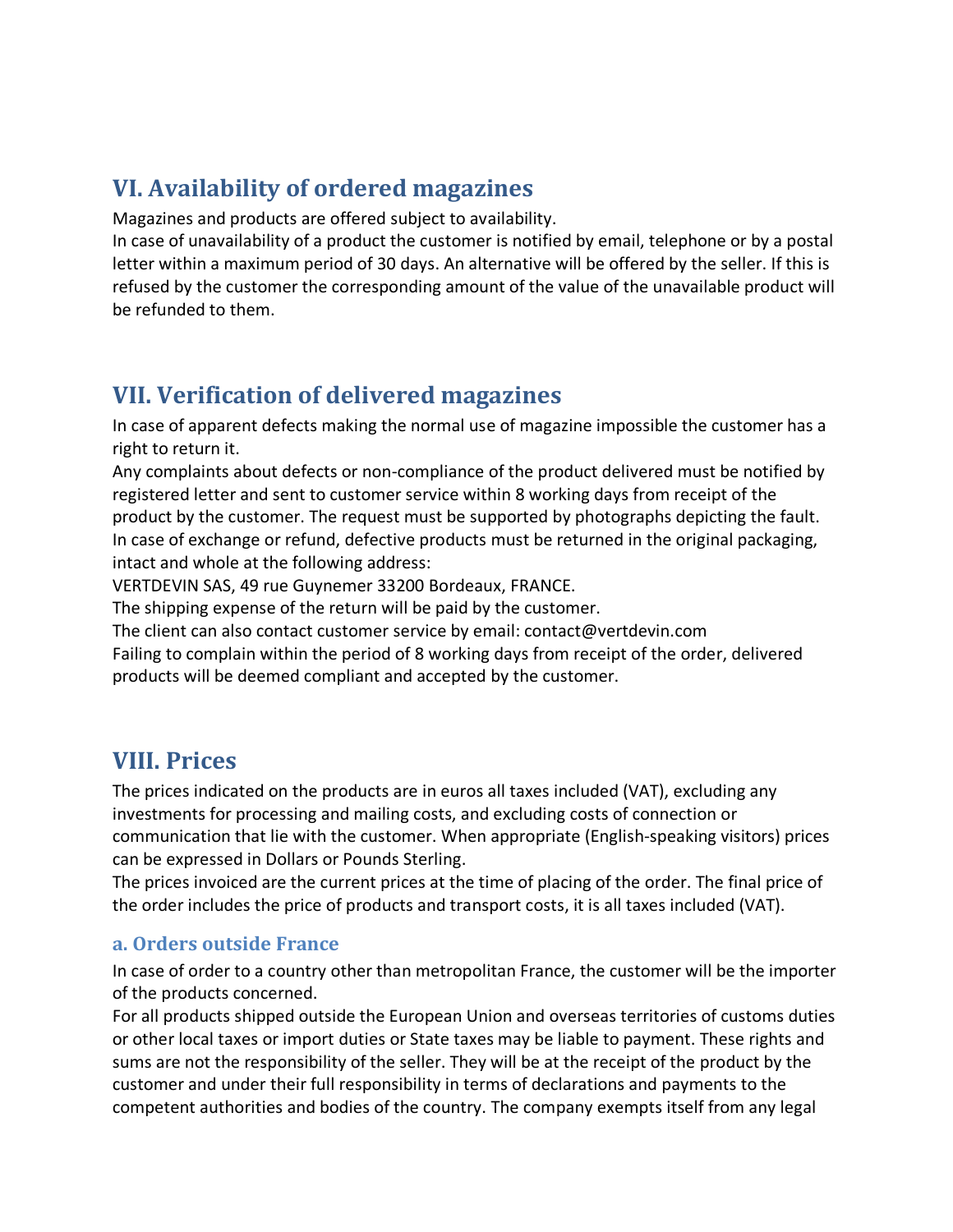liability of refund if the payment of taxes was not made by the customer. The seller reserves the right to change the price of its products at any time. However already ordered products will be invoiced based on rates in effect at the time of registration and validation of orders.

## **IX.** Payment

All orders are payable in euros.

The indicated price is payable in cash, net and without discount at the time of subscription. Payment is made when ordering online by credit card. In the exceptional setting of a fair/ exhibition the amount of subscription may be paid by check payable to the VERTDEVIN SAS.

### **a. Safety of bank payments on the website**

The credit card payment is made through the payment and security system provided by CIC (Monetico Paiement). For payment by credit card, the customer enters his number in a specific form when placing the order.

This information is then transmitted to the vendor's server in a secure environment via SSL. The SSL protocol encrypts the data exchange between client and server.

The encryption ensures a high level of transaction security, guaranteeing the confidentiality of data provided by the customer.

VERTDEVIN SAS also commits thanks to banking tools available at the time of the order, to ensure the security and confidentiality of collected data required to process the order.

VERTDEVIN SAS does not at any time have the Customer's payment information. Securing this information is performed by the CIC (Monetico Paiement) bank system. Therefore VERTDEVIN SAS reserves the right to refuse an order for any incident or payment dispute.

For information about the bank details, the Customer must contact the CIC (Monetico Paiement).

VERTDEVIN SAS cannot be held responsible for any fraudulent activity in the used mode of payment.

### **b. Confirmation of Order**

The order confirmed by the customer will be considered effective only when the payment centers concerned have given their consent. Before confirming the order, the Customer may at any time correct any errors in the input data.

To confirm the order, the customer must click on confirming purchase. After the order an acknowledgment email will be sent to the customer. This email will be sent to the email address entered in the order form. This acknowledgment implies Accepting the the order and validates the transaction. It is a proof of the transaction. In case of refusal by the above mentioned centers, the order will be canceled and the customer will be notified by email. If payment is made by check (exceptional setting, see above) the order will be confirmed upon Accepting the check by the bank mandated by VERTDEVIN SAS.

Unless reported requested time and exceptionally granted by the seller, the total or partial failure to pay will result without prior notice, the immediate payment of all remaining amounts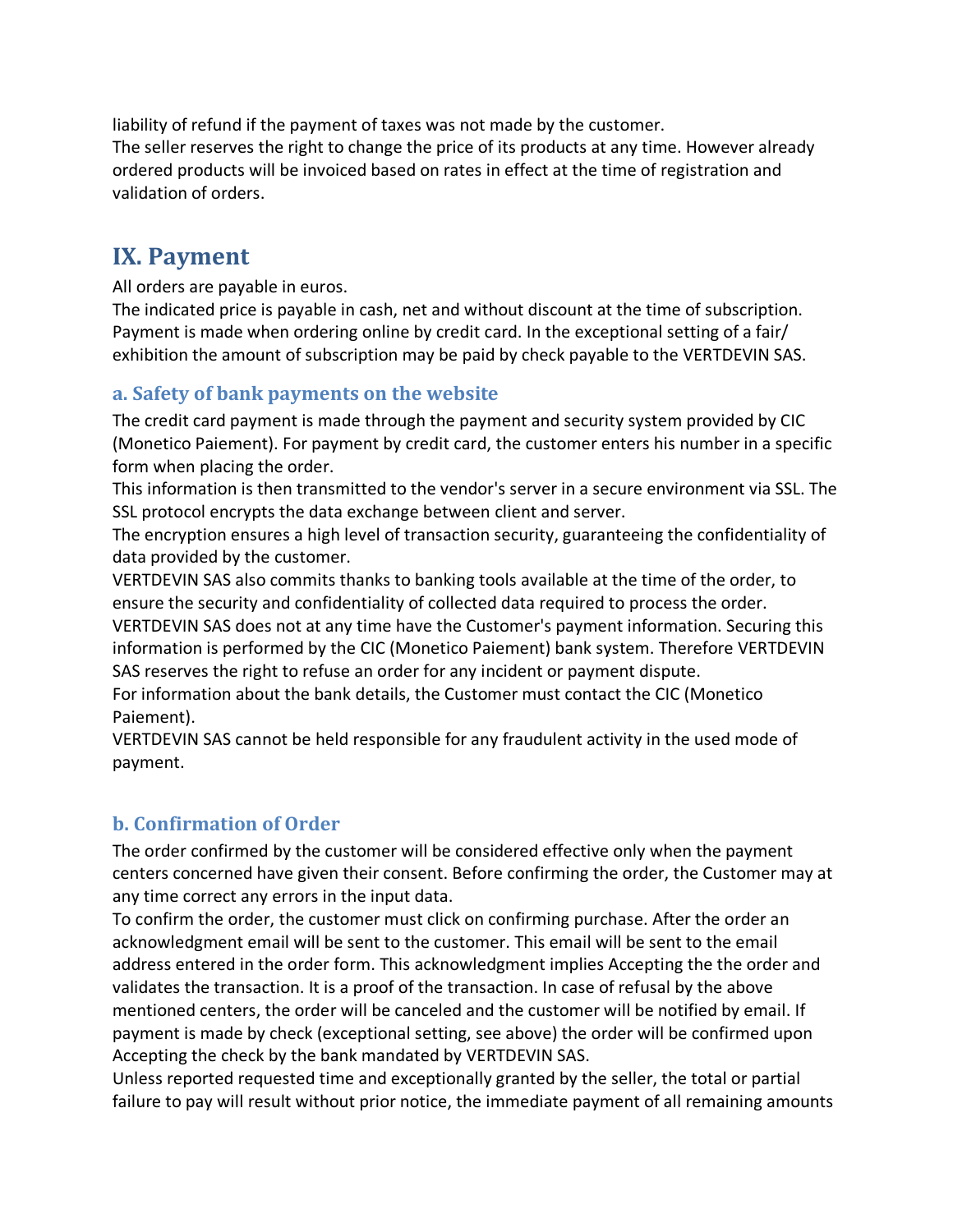due, regardless of the mode of payment.

On the other hand, the failure of payment will result in without prior notice:

- The immediate stop of the magazine subscription

- The accrual of penalties for delay, the rate is the interest rate applied by the European Central Bank to its most recent refinancing operation plus 10 % calculated from the date of the initial maturity and up the day of full payment of the debt. All recovery costs of claims in delayed payment shall be borne by the debtor.

- Chargeability as a penalty clause of an indemnity equals to 10% of the amounts due in addition to any legal costs and in accordance with Article 1226 of the Civil Code. In case of fraudulent use of a means of payment (credit card stolen, stolen check, etc.) the seller will be in no case liable.

VERTDEVIN SAS reserves the right to suspend and / or reject any client order with which it is in dispute in any capacity whatsoever, without the latter claiming for any compensation.

## **X. Right of Withdrawal**

Under the terms of Article L 121-20 of the Consumer Code, in the event of the sale being carried out by correspondence, a client who is a non-professional buyer has a period of 7 days from the delivery of his order to return the products to the seller and demand a refund or an exchange. Magazines are excluded from this Right of Withdrawal when they have been opened. Concerning all sales of a product or service made to a professional, the latter has a period of 7 days to withdraw. The withdrawal must be made by registered letter.

In the case where the order is a product other than the magazine VERTDEVIN, the Right of Withdrawal is exercised by sending a registered letter with acknowledgment of receipt addressed to:

SAS VERTDEVIN - 49 Rue Guynemer, 33200 Bordeaux, France.

Products must be returned in perfect condition, without being used, in original packaging with all accessories and instructions. Verification of good condition will be the sole judgment of the VERTDEVIN SAS.

The packaging as well as the shipping costs of return shall be paid the customer. Only the price of the ordered products will be repaid by the seller.

## **XI. Litigation- Applicable laws**

This contract is subject to French law.

Commercial products conform to the French legislation. The seller cannot be held responsible in case of noncompliance with the legislation of the country of product delivery.

The photographs and reproduced texts illustrating the products presented are not contractual; the seller is only committed to deliver a product in line with what was ordered. Therefore the seller cannot be held responsible in case of an error in one of these photographs or texts.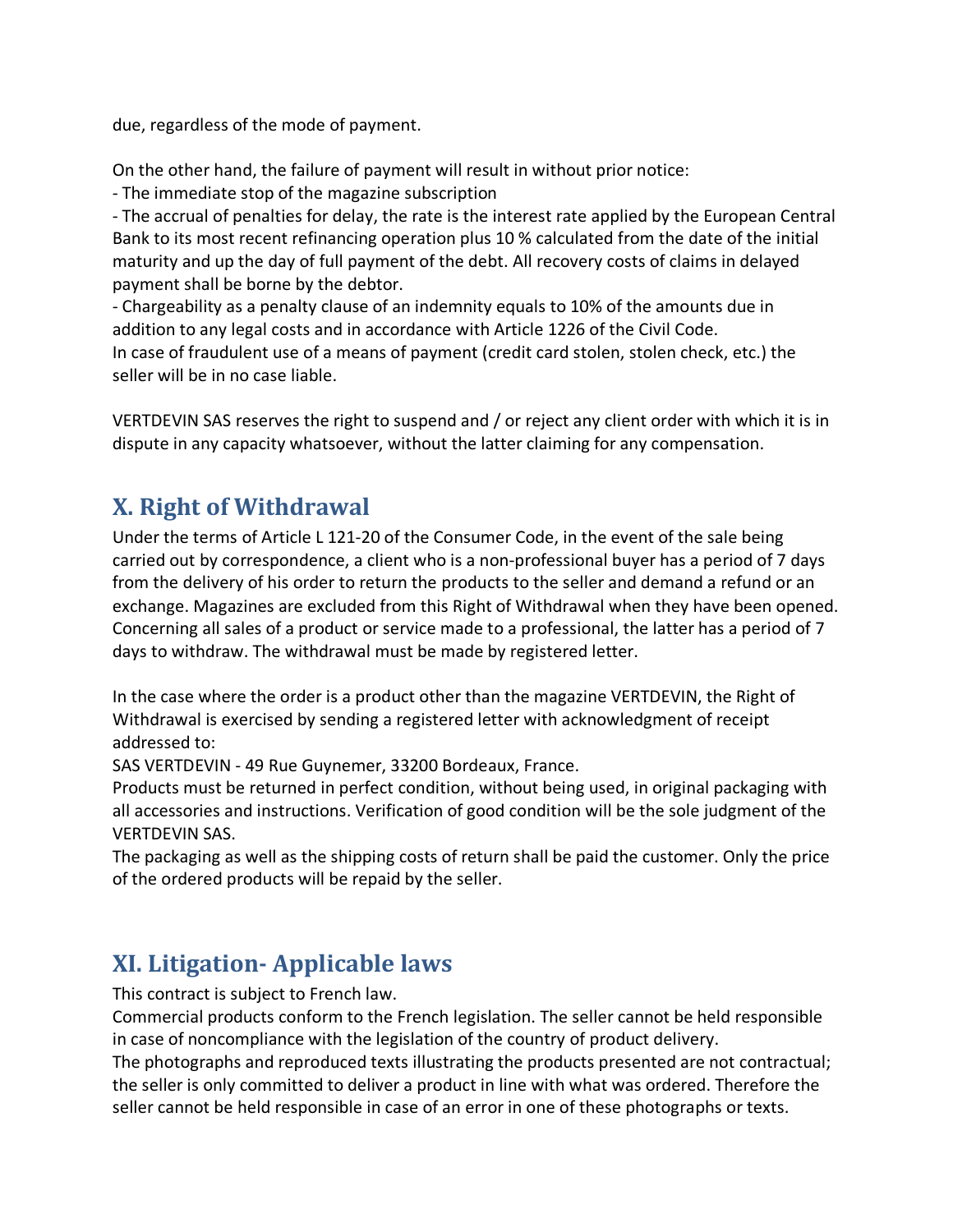The seller cannot be held liable for damages of any kind, whether tangible or intangible property, which could result from a malfunction of an unreasonable use or misuse of the marketed products. The products must be used by a careful and diligent user. Seller's responsibility in any case will be limited to the amount of the order and they cannot be blamed for simple errors or omissions that may occur despite all precautions taken in presenting the products.

Claims and disputes will always be received with attention, good faith is always presumed. In case of dispute, the customer should first contact the seller to arrive at an amicable solution.

Otherwise, in the case of a dispute with professionals and / or traders, the courts of Bordeaux (France) will be deemed competent. In the case of a dispute, French courts will have the only jurisdiction.

## **XII. Legal Information and Data Privacy**

### **a. Data Privacy and data processing**

Providing personally identifiable information collected for purposes of distance selling is mandatory. This information is essential for the processing and delivery of orders. Lack of information will result in the nullification of the order.

According to Data Protection Act of January 6, 1978, the processing of personal information about customers has been the subject of declaration with the CNIL. The customer has a right to access, modify, rectify and delete data which concerns him, which he can do by sending a registered letter to the seller at the following address:

VERTDEVIN SAS, 49 rue Guynemer, 33200 Bordeaux, France.

If the customer does not object, the information gathered during the order will be deemed fit to be transmitted to third parties contractually bound to the seller.

By registering on this site, you agree to disclose your personal data for the following purposes:

- Processing magazine orders
- Receiving newsletter VERTDEVIN
- Receiving promotional offers
- The eventual transfer of your personal data to third parties (business partners) for the provision of a requested service or benefit.

Unless written refusal on your part is sent to VERTDEVIN SAS this information may be used by third parties. Customer could end up receiving offers from other companies by e-mail. To do this simply make the request by clicking in the space provided for the personal information